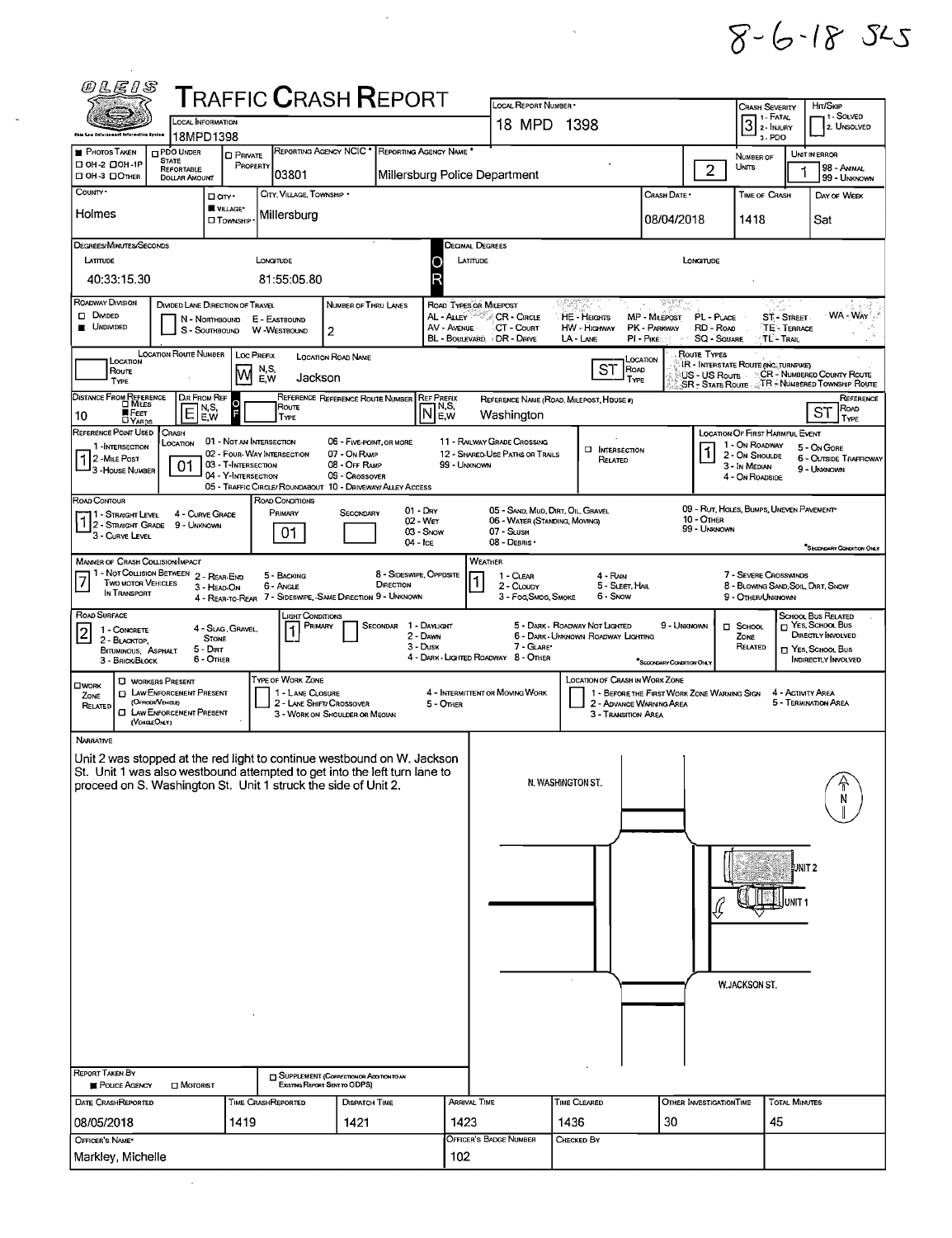| Unit                                                                                                                                                                                                                   |                                                                                                                                                                |                                                                                                                                                            |  |  |  |  |  |  |  |  |  |  |
|------------------------------------------------------------------------------------------------------------------------------------------------------------------------------------------------------------------------|----------------------------------------------------------------------------------------------------------------------------------------------------------------|------------------------------------------------------------------------------------------------------------------------------------------------------------|--|--|--|--|--|--|--|--|--|--|
|                                                                                                                                                                                                                        |                                                                                                                                                                | LOCAL REPORT NUMBER<br>18 MPD 1398                                                                                                                         |  |  |  |  |  |  |  |  |  |  |
| OWNER NAME: LAST, FIRST, MIDDLE ( C SAME AS DRIVER )                                                                                                                                                                   |                                                                                                                                                                | OWNER PHONE NUMBER<br>DAMAGE AREA                                                                                                                          |  |  |  |  |  |  |  |  |  |  |
| <b>UNT NUMBER</b><br>Tong, Elizabeth, M                                                                                                                                                                                |                                                                                                                                                                | DAMAGE SCALE<br>FRONT                                                                                                                                      |  |  |  |  |  |  |  |  |  |  |
| OWNER ADDRESS: CITY, STATE, ZIP<br>□ SAME AS DRIVER)                                                                                                                                                                   |                                                                                                                                                                | 2<br>330-265-1006<br>п                                                                                                                                     |  |  |  |  |  |  |  |  |  |  |
| 3512 Bailey St NW, Massillon, OH, 44646                                                                                                                                                                                | 1 - None<br>o                                                                                                                                                  |                                                                                                                                                            |  |  |  |  |  |  |  |  |  |  |
| LP STATE LICENSE PLATE NUMBER                                                                                                                                                                                          | <b>VEHICLE IDENTIFICATION NUMBER</b>                                                                                                                           | 2 - Minon<br># Occupants                                                                                                                                   |  |  |  |  |  |  |  |  |  |  |
| OН<br>GNJ3144                                                                                                                                                                                                          | 2A4GP54L17R197914                                                                                                                                              | $\Box$<br>□<br>3 - FUNCTIONAL<br>11                                                                                                                        |  |  |  |  |  |  |  |  |  |  |
| <b>VEHICLE YEAR</b><br><b>VEHICLE MAKE</b><br>2007                                                                                                                                                                     | <b>VEHICLE MODEL</b>                                                                                                                                           | VEHICLE COLOR<br>4 - DISABLING                                                                                                                             |  |  |  |  |  |  |  |  |  |  |
| Chrysler<br>INSURANCE COMPANY<br>PROOF OF                                                                                                                                                                              | Town And Country - LMT<br>POLICY NUMBER<br>Towen By                                                                                                            | SIL<br>α<br>о<br>ם<br>9 - UNKNOWN                                                                                                                          |  |  |  |  |  |  |  |  |  |  |
| <b>INSURANCE</b><br>State Farm<br>SHOWN                                                                                                                                                                                | l9026636A2735                                                                                                                                                  | RFA                                                                                                                                                        |  |  |  |  |  |  |  |  |  |  |
| CARRIER NAME, ADDRESS, CITY, STATE, ZIP<br><b>CARRIER PHONE</b>                                                                                                                                                        |                                                                                                                                                                |                                                                                                                                                            |  |  |  |  |  |  |  |  |  |  |
| US DOT<br>VEHICLE WEIGHT GVWR/GCWR<br>CARGO BODY TYPE<br><b>TRAFFICWAY DESCRIPTION</b>                                                                                                                                 |                                                                                                                                                                |                                                                                                                                                            |  |  |  |  |  |  |  |  |  |  |
| 1 - LESS THAN OR EQUAL TO 10K LBS<br>2 - 10,001 To 26,000k Las<br>HM PLACARD ID NO.                                                                                                                                    | 01 - No CARGO BODY TYPE/NOT APPLICABL 09 - POLE<br>02 - Bus/ VAN (9-15 Seats, Inc Driver) 10 - Cargo Tank<br>03 - Bus (16+ Seats, Inc Driver)<br>11 - FLAT BED | 1 - Two Way Not Divided<br>1 2 - Two-WAY, NOT DIVIDED, CONTINUOUS LEFT TURN LANE                                                                           |  |  |  |  |  |  |  |  |  |  |
| 3 - MORE THAN 26,000K LBS.                                                                                                                                                                                             | 04 - VEHICLE TOWING ANOTHER VEHICLE<br>12 - Dump<br>05 - Locging                                                                                               | 3 - Two-Way, DIVIDED, UNPROTECTED (PAINTED OR GRASS >4FT.) MEDIA<br>4 - Two-Way, Divided, Positive MedianBarrier<br>13 - CONCRETE MIXER                    |  |  |  |  |  |  |  |  |  |  |
| <b>HAZARDOUS MATERIAL</b><br>HM CLASS<br>$\Box$ Related                                                                                                                                                                | 06 - INTERMODAL CONTAINER CHASIS<br>07 - CARGO VAN/ENCLOSED BOX                                                                                                | 5 - ONE-WAY TRAFFICWAY<br>14 - Auto Transporter<br>15 - GARBAGE /REFUSE<br>HIT / SKIP UNIT                                                                 |  |  |  |  |  |  |  |  |  |  |
| <b>NUMBER</b><br>TYPE OF USE<br>NON-MOTORIST LOCATION PRIOR TO IMPACT                                                                                                                                                  | 08 - GRAIN, CHIPS, GRAVEL                                                                                                                                      | 99 - OTHER/UNKNOWN                                                                                                                                         |  |  |  |  |  |  |  |  |  |  |
| 01 - INTERSECTION - MARKED CROSSWAL                                                                                                                                                                                    | UNIT TYPE<br>05                                                                                                                                                | PASSENGER VEHICLES (LESS THAN 9 PASSENGERS MED/HEAVY TRUCKS OR COMBO LINTS > 10K LBS BUS/VAN/LIMO(9 OR MORE INCLUDING DRIVER)                              |  |  |  |  |  |  |  |  |  |  |
| 02 - INTERSECTION - NO CROSSWALK<br>03 - INTERSECTION OTHER<br>1 - PERSONAL                                                                                                                                            | 01 - Sub-COMPACT<br>02 - COMPACT                                                                                                                               | 13 - SINGLE UNIT TRUCK OR VAN 2AXLE, 6 TRES 21 - BUS/VAN (9-15 SEATS, INC DRIVER)<br>14 - SINGLE UNIT TRUCK : 3+ AXLES<br>22 - Bus (16+ Seats, Inc Driver) |  |  |  |  |  |  |  |  |  |  |
| 04 - MIDBLOCK - MARKED CROSSWALK<br>2 - COMMERCIAL<br>05 - TRAVEL LANE - OTHER LOCATION                                                                                                                                | 99 - UNKNOWN 03 - MID SIZE<br>OR HIT/SKIP<br>04 - Full Size                                                                                                    | NON-MOTORIST<br>15 - SINGLE UNIT TRUCK/TRAILER                                                                                                             |  |  |  |  |  |  |  |  |  |  |
| 06 - BICYCLE LANE<br>3 - GOVERNMENT<br>07 - Shoulder/Roadside                                                                                                                                                          | 05 - MINIVAN<br>06 - Sport Utiuty Vehicle                                                                                                                      | 23 - ANIMAL WITH RIDER<br>16 - TRUCK/TRACTOR (BOBTAIL)<br>24 - ANIMAL WITH BUGGY, WAGON, SURREY<br>17 - TRACTOR/SEMI-TRAILER                               |  |  |  |  |  |  |  |  |  |  |
| 08 - SIDEWALK<br>09 - MEOIAN CROSSING ISLAND                                                                                                                                                                           | 07 - Pickup                                                                                                                                                    | 25 - BICYCLE/PEDACYCLIST<br><b>18 - Tractor/Double</b><br>26 - PEDESTRIAN SKATER<br>19 - TRACTOR/TRIPLES                                                   |  |  |  |  |  |  |  |  |  |  |
| <b>DIN EMERGENCY</b><br>10 - DRIVE WAY ACCESS<br>RESPONSE<br>11 - SHARED-USE PATH OR TRAIL                                                                                                                             | 08 - VAN<br>09 - MOTORCYCLE                                                                                                                                    | 20 - OTHER MEDIHEAVY VEHICLE<br>27 - OTHER NON-MOTORIST                                                                                                    |  |  |  |  |  |  |  |  |  |  |
| 12 - NON-TRAFFICWAY AREA<br>99 - OTHER/UNKNOWN                                                                                                                                                                         | 10 - Motorizeo Bicycle<br>11 - SNOWMOBILE/ATV                                                                                                                  | HAS HM PLACARD                                                                                                                                             |  |  |  |  |  |  |  |  |  |  |
| <b>SPECIAL FUNCTIONO1 - NONE</b><br>09 - AMBULANCE                                                                                                                                                                     | 12 - OTHER PASSENGER VEHICLE<br>17 FARM VEHICLE<br>MOST DAMAGEO AREA                                                                                           | ACTION                                                                                                                                                     |  |  |  |  |  |  |  |  |  |  |
| $02 - TAXI$<br>$10 -$ Fire<br>03 - RENTAL TRUCK (OVER 10K LBS)<br>01<br>11 - HIGHWAY/MAINTENANCE                                                                                                                       | 18 - FARM EQUIPMENT<br>01 - Nove<br>04<br>19 - Мотовноме                                                                                                       | 08 - LEFT SIDE<br>99 - Unknown<br>1 1 - Non-Contact<br>$3$ $2$ - Non-Contact<br>02 - CENTER FRONT<br>09 - LEFT FRONT                                       |  |  |  |  |  |  |  |  |  |  |
| 04 - Bus - SCHOOL (PUBLIC OR PRIVATE) 12 - MILITARY<br>05 - Bus - Transit<br>13 - Pouce                                                                                                                                | 20 - Gour CART<br>21 - Tran                                                                                                                                    | 03 - Right Front<br>10 - TOP AND WINDOWS<br>3 - Striking<br>4 - STRUCK                                                                                     |  |  |  |  |  |  |  |  |  |  |
| IMPACT ARE 04 - RIGHT SIDE<br>11 - UNDERCARRIAGE<br>22 - OTHER (EXPLAN IN NARRATIVE)<br>06 - Bus - Charter<br>14 - Pusuc Unury<br>05 - Right REAR<br>12 - LOAD/TRAILER<br>04<br>07 - Bus - Shuttle<br>06 - REAR CENTER |                                                                                                                                                                |                                                                                                                                                            |  |  |  |  |  |  |  |  |  |  |
| 15 - OTHER GOVERNMENT<br>08 - Bus - Other<br>16 - CONSTRUCTION EQIP.                                                                                                                                                   |                                                                                                                                                                | 13 - TOTAL (ALL AREAS)<br>9 - UNKNOWN<br>07 - LEFT REAR<br><b>14 - OTHER</b>                                                                               |  |  |  |  |  |  |  |  |  |  |
| PRE-CRASH ACTIONS                                                                                                                                                                                                      |                                                                                                                                                                |                                                                                                                                                            |  |  |  |  |  |  |  |  |  |  |
| MOTORIST<br>03<br>01 - STRAIGHT AHEAD<br>07 - MAKING U-TURN                                                                                                                                                            | 13 - NEGOTIATING A CURVE                                                                                                                                       | NON-MOTORIST<br>15 - ENTERING OR CROSSING SPECIFIED LOCATIO<br>21 - OTHER NON-MOTORIST ACTION                                                              |  |  |  |  |  |  |  |  |  |  |
| 02 - BACKING<br>08 - ENTERING TRAFFIC LANE<br>03 - CHANGING LANES<br>09 - LEAVING TRAFFIC LANE                                                                                                                         | 14 - OTHER MOTORIST ACTIO                                                                                                                                      | 16 - WALKING, RUNNING, JOGGING, PLAYING, CYCLING<br>17 - WORKING                                                                                           |  |  |  |  |  |  |  |  |  |  |
| 99 - Unknown<br>04 - OVERTAKING/PASSING<br>10 - PARKED<br>05 - MAKING RIGHT TURN                                                                                                                                       |                                                                                                                                                                | 18 - Pushing Vehicle<br>19 - APPROACHING OR LEAVING VEHICLE                                                                                                |  |  |  |  |  |  |  |  |  |  |
| 06 - MAKING LEFT TURN<br>12 - DRIVERLESS                                                                                                                                                                               | 11 - SLOWING OR STOPPEO IN TRAFFIC                                                                                                                             | 20 - STANDING                                                                                                                                              |  |  |  |  |  |  |  |  |  |  |
| Jontributing Circumstance<br>PRIMARY<br>MOTORIST                                                                                                                                                                       | NON-MOTORIST                                                                                                                                                   | <b>VEHICLE DEFECTS</b>                                                                                                                                     |  |  |  |  |  |  |  |  |  |  |
| 01 - None<br>10<br>02 - FAILURE TO YIELD                                                                                                                                                                               | 11 - IMPROPER BACKING<br><b>22 - NONE</b><br>12 - IMPROPER START FROM PARKED POSITION<br>23 - IMPROPER CROSSING                                                | 01 - TURN SIGNALS<br>02 - HEAD LAMPS                                                                                                                       |  |  |  |  |  |  |  |  |  |  |
| 03 - RAN RED LIGHT<br>04 - RAN STOP SIGN                                                                                                                                                                               | 24 - DARTING<br>13 - STOPPED OR PARKED ILLEGALLY                                                                                                               | 03 - TAIL LAMPS<br>04 - BRAKES                                                                                                                             |  |  |  |  |  |  |  |  |  |  |
| 05 - Exceeded Speed Limit<br>SECONDARY                                                                                                                                                                                 | 14 - OPERATING VEHICLE IN NEGUGENT MANNER<br>15 - Swering to Avoid (DUE TO EXTERNAL CONDITIONS)                                                                | 25 - LYING AND/OR ILLEGALLY IN ROADWAY<br>05 - STEERING<br>26 - FALURE TO YIELD RIGHT OF WAY<br>06 - TIRE BLOWOUT                                          |  |  |  |  |  |  |  |  |  |  |
| 06 - UNSAFE SPEED<br>07 - IMPROPER TURN                                                                                                                                                                                | 16 - Wrong Side/Wrong Way<br>17 - FALURE TO CONTROL<br>28 - INATTENTIVE                                                                                        | 27 - NOT VISIBLE (DARK CLOTHING)<br>07 - WORN OR SLICK TIRES<br>08 - TRALER EQUIPMENT DEFECTIVE                                                            |  |  |  |  |  |  |  |  |  |  |
| 08 - LEFT OF CENTER<br>09 - FOLLOWED TOO CLOSELY/ACDA                                                                                                                                                                  | 18 - VISION OBSTRUCTION<br>19 - OPERATING DEFECTIVE EQUIPMENT<br>/SIGNALS/OFFICER                                                                              | 29 - FAILURE TO OBEY TRAFFIC SIGNS<br>09 - MOTOR TROUBLE<br>10 - DISABLED FROM PRIOR ACCIDENT                                                              |  |  |  |  |  |  |  |  |  |  |
| 99 - Unknown<br>10 - IMPROPER LANE CHANGE<br>PASSING OFF ROAD                                                                                                                                                          | 20 - LOAD SHIFTING/FALLING/SPILLING<br>30 - WRONG SIDE OF THE ROAD<br>21 - OTHER IMPROPER ACTION                                                               | 11 - OTHER DEFECTS<br>31 - OTHER NON-MOTORIST ACTION                                                                                                       |  |  |  |  |  |  |  |  |  |  |
| <b>SEQUENCE OF EVENTS</b>                                                                                                                                                                                              | <b>NON-COLLISION EVENTS</b>                                                                                                                                    |                                                                                                                                                            |  |  |  |  |  |  |  |  |  |  |
| 6<br>з<br>20                                                                                                                                                                                                           | 01 - OVERTURN/ROLLOVER<br>02 - FIRE/EXPLOSION                                                                                                                  | 06 - EQUIPMENT FAILURE<br>10 - Cross Median<br>(BLOWN TIRE, BRAKE FAILURE, ETC)<br>11 - Cross Center Line                                                  |  |  |  |  |  |  |  |  |  |  |
| FIRST<br>Most<br>99 - UNKNOWN<br>Harmful<br><b>HARMFUL</b>                                                                                                                                                             | 03 - IMMERSION<br>04 - JACKKNIFE                                                                                                                               | 07 - SEPARATION OF UNITS<br>OPPOSITE DIRECTION OF TRAVEL<br>08 - RAN OFF ROAD RIGHT<br>12 - DOWNHILL RUNAWAY                                               |  |  |  |  |  |  |  |  |  |  |
| Event<br>EVENT                                                                                                                                                                                                         | 05 - CARGO/EQUIPMENT LOSS OR SHIFT                                                                                                                             | 09 - RAN OFF ROAD LEFT<br>13 - OTHER NON-COLLISION                                                                                                         |  |  |  |  |  |  |  |  |  |  |
| COLLISION WITH PERSON, VEHICLE OR OBJECT NOT FIXED                                                                                                                                                                     | COLLISION WITH FIXED, OBJECT<br>25 - IMPACT ATTENUATOR/CRASH CUSHION33 - MEDIAN CABLE BARRIER                                                                  | 41 - OTHER POST, POLE<br><b>48 - TREE</b>                                                                                                                  |  |  |  |  |  |  |  |  |  |  |
| 21 - PARKED MOTOR VEHICLE<br>14 - PEDESTRIAN<br>22 - WORK ZONE MAINTENANCE EQUIPMENT<br>15 - PEDALCYCLE                                                                                                                | 26 - BRIDGE OVERHEAD STRUCTURE<br>27 - BRIDGE PIER OR ABUTMENT                                                                                                 | 49 - FIRE HYDRANT<br>34 - MEDIAN GUARDRAIL BARRIER<br>OR SUPPORT<br>42 - CULVERT<br>50 - WORK ZONE MAINTENANCE<br>35 - MEDIAN CONCRETE BARRIER             |  |  |  |  |  |  |  |  |  |  |
| 23 - STRUCK BY FALLING, SHIFTING CARGO<br>16 - RAILWAY VEHICLE (TRAIN, ENGINE)<br>17 - Animal - Farm<br>OR ANYTHING SET IN MOTION BY A                                                                                 | 28 - Bridge Parapet<br>29 - Bridge Rall                                                                                                                        | 43 - Cure<br>36 - MEDIAN OTHER BARRIER<br>EQUIPMENT<br>44 - Олсн<br>37 - TRAFFIC SIGN POST<br>51 - WALL, BUILDING, TUNNEL                                  |  |  |  |  |  |  |  |  |  |  |
| 18 - Animal Deer<br><b>MOTOR VEHICLE</b><br>19 - Animal - Other<br>24 - OTHER MOVABLE OBJECT                                                                                                                           | 30 - GUARDRAIL FACE<br>31 - GUARDRAILEND                                                                                                                       | 45 - EMBANKMENT<br>38 - Overhead Sign Post<br>52 - OTHER FIXED OBJECT<br>39 - LIGHT/LUMINARIES SUPPORT<br>46 - FENCE                                       |  |  |  |  |  |  |  |  |  |  |
| 20 - MOTOR VEHICLE IN TRANSPORT                                                                                                                                                                                        | 32 - PORTABLE BARRIER<br>40 - UTILITY POLE                                                                                                                     | 47 - MAILBOX                                                                                                                                               |  |  |  |  |  |  |  |  |  |  |
| Unit Speed<br>POSTED SPEED<br>TRAFFIC CONTROL                                                                                                                                                                          |                                                                                                                                                                | UNIT DIRECTION<br>5 - NORTHEAST<br>9 - UNKNOWN<br>1 - North                                                                                                |  |  |  |  |  |  |  |  |  |  |
| 01 - No Controls<br>12<br>5<br>25<br>02 - Stop Sign                                                                                                                                                                    | 07 - RALROAD CROSSBUCKS<br>13 - Crosswalk Lines<br>14 - W ALK/DON'T WALK<br>08 - RAILROAD FLASHERS                                                             | 6 - NORTHWEST<br>FROM<br>2 - South<br>3 - East<br>7 - SOUTHEAST                                                                                            |  |  |  |  |  |  |  |  |  |  |
| 03 - YIELD SIGN<br>04 - TRAFFIC SIGNAL<br>$\blacksquare$ Stated                                                                                                                                                        | 09 - RAILROAD GATES<br>15 - O THER<br>10 - COSTRUCTION BARRICADE<br>16 - Not Reported                                                                          | 4 - West<br>8 - SOUTHWEST                                                                                                                                  |  |  |  |  |  |  |  |  |  |  |
| 05 - TRAFFIC FLASHERS<br><b>CI ESTIMATED</b><br>06 - SCHOOL ZONE                                                                                                                                                       | 11 - PERSON (FLAGGER, OFFICER<br><b>12 - PAVEMENT MARKINGS</b>                                                                                                 |                                                                                                                                                            |  |  |  |  |  |  |  |  |  |  |

 $\mathcal{L}^{\text{max}}_{\text{max}}$  and  $\mathcal{L}^{\text{max}}_{\text{max}}$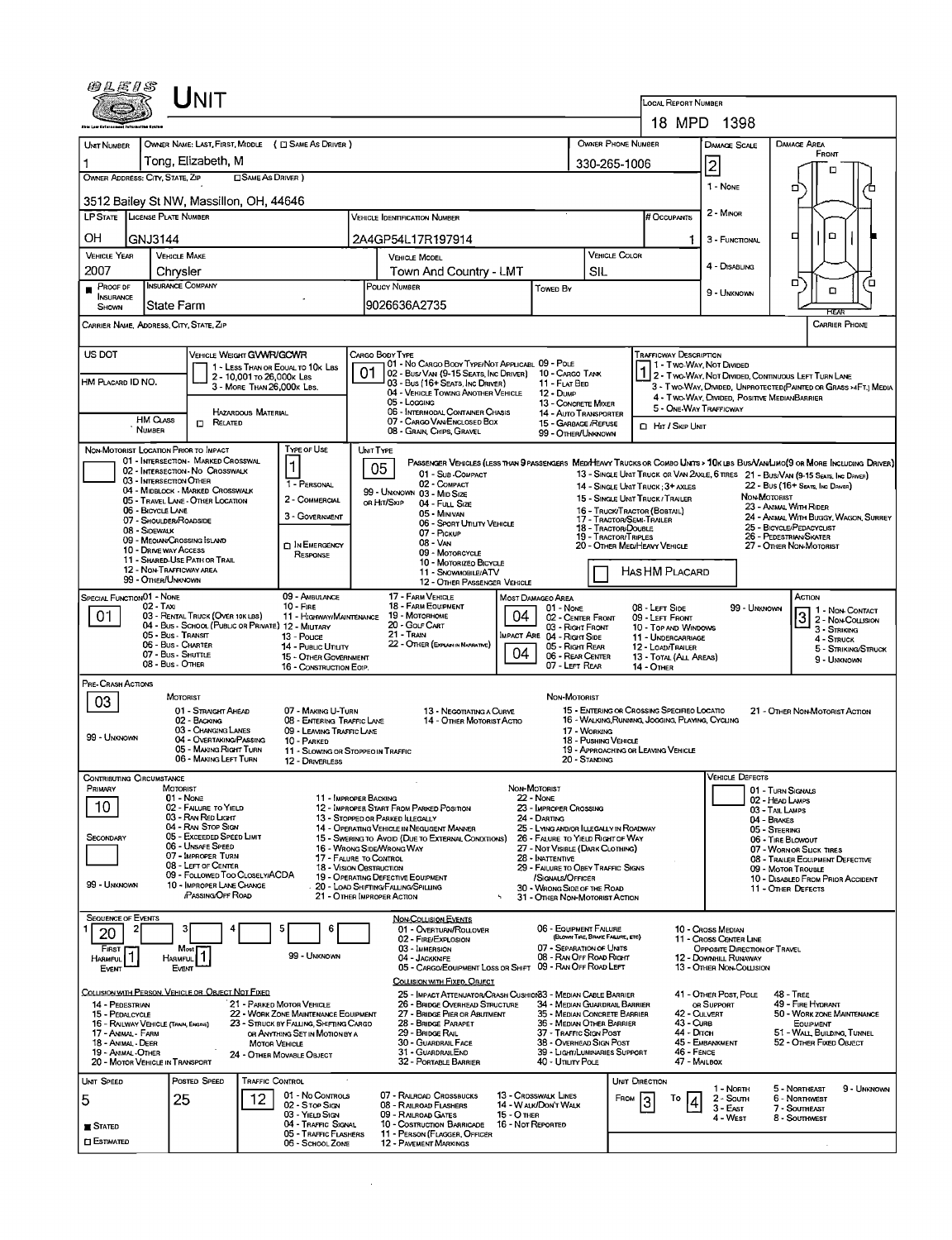| Jnit                                                                                                                                                                                                                 |                                                                                |                                                                                                                                                                                                        |                                                                                                                                                                                                   |                                                                 |                                                                                                                         |                                                |                                                                                                                                                                                                                    |  |  |  |  |
|----------------------------------------------------------------------------------------------------------------------------------------------------------------------------------------------------------------------|--------------------------------------------------------------------------------|--------------------------------------------------------------------------------------------------------------------------------------------------------------------------------------------------------|---------------------------------------------------------------------------------------------------------------------------------------------------------------------------------------------------|-----------------------------------------------------------------|-------------------------------------------------------------------------------------------------------------------------|------------------------------------------------|--------------------------------------------------------------------------------------------------------------------------------------------------------------------------------------------------------------------|--|--|--|--|
|                                                                                                                                                                                                                      |                                                                                |                                                                                                                                                                                                        |                                                                                                                                                                                                   |                                                                 | LOCAL REPORT NUMBER<br>18 MPD 1398                                                                                      |                                                |                                                                                                                                                                                                                    |  |  |  |  |
|                                                                                                                                                                                                                      |                                                                                |                                                                                                                                                                                                        |                                                                                                                                                                                                   | OWNER PHONE NUMBER                                              |                                                                                                                         |                                                | <b>DAMAGE AREA</b>                                                                                                                                                                                                 |  |  |  |  |
| OWNER NAME: LAST, FIRST, MIDDLE ( C SAME AS DRIVER )<br>UNIT NUMBER<br>Schwebels Baking CO,                                                                                                                          |                                                                                |                                                                                                                                                                                                        |                                                                                                                                                                                                   |                                                                 |                                                                                                                         | <b>DAMAGE SCALE</b><br>$\overline{\mathbf{2}}$ | FRONT                                                                                                                                                                                                              |  |  |  |  |
| $\overline{\mathbf{2}}$<br><b>CISAME AS DRIVER</b><br>OWNER ADDRESS: CITY, STATE, ZIP                                                                                                                                |                                                                                |                                                                                                                                                                                                        |                                                                                                                                                                                                   | 800-232-4225                                                    |                                                                                                                         | л                                              |                                                                                                                                                                                                                    |  |  |  |  |
| 965 E. Midlothian Blvd, Youngstown, OH, 44501                                                                                                                                                                        |                                                                                |                                                                                                                                                                                                        |                                                                                                                                                                                                   |                                                                 | $1 - \text{Now}$                                                                                                        | 0                                              |                                                                                                                                                                                                                    |  |  |  |  |
| LP STATE LICENSE PLATE NUMBER                                                                                                                                                                                        |                                                                                | VEHICLE IDENTIFICATION NUMBER                                                                                                                                                                          |                                                                                                                                                                                                   |                                                                 | # OccuPANTS                                                                                                             | 2 - MINOR                                      |                                                                                                                                                                                                                    |  |  |  |  |
| OН<br>PGP2791                                                                                                                                                                                                        |                                                                                | 5B4KPD27583435277                                                                                                                                                                                      |                                                                                                                                                                                                   |                                                                 |                                                                                                                         | 3 - FUNCTIONAL                                 | $\Box$                                                                                                                                                                                                             |  |  |  |  |
| <b>VEHICLE MAKE</b><br><b>VEHICLE YEAR</b>                                                                                                                                                                           |                                                                                | <b>VEHICLE MODEL</b>                                                                                                                                                                                   |                                                                                                                                                                                                   | <b>VEHICLE COLOR</b>                                            |                                                                                                                         | 4 - DISABLING                                  |                                                                                                                                                                                                                    |  |  |  |  |
| 2008<br>Kenworth Motor Truck Co.<br><b>INSURANCE COMPANY</b>                                                                                                                                                         |                                                                                | T7 Series - T70<br>POLICY NUMBER                                                                                                                                                                       |                                                                                                                                                                                                   | α<br>□                                                          |                                                                                                                         |                                                |                                                                                                                                                                                                                    |  |  |  |  |
| <b>PROOF OF</b><br><b>INSURANCE</b><br>Zurich American<br>SHOWN                                                                                                                                                      |                                                                                | BAP379025915                                                                                                                                                                                           | <b>Towed By</b>                                                                                                                                                                                   |                                                                 |                                                                                                                         |                                                | $\Box$                                                                                                                                                                                                             |  |  |  |  |
| CARRIER NAME, ADDRESS, CITY, STATE, ZIP                                                                                                                                                                              |                                                                                |                                                                                                                                                                                                        |                                                                                                                                                                                                   |                                                                 |                                                                                                                         |                                                | Rra<br><b>CARRIER PHONE</b>                                                                                                                                                                                        |  |  |  |  |
|                                                                                                                                                                                                                      |                                                                                |                                                                                                                                                                                                        |                                                                                                                                                                                                   |                                                                 |                                                                                                                         |                                                |                                                                                                                                                                                                                    |  |  |  |  |
| US DOT<br>VEHICLE WEIGHT GVWR/GCWR                                                                                                                                                                                   | 1 - LESS THAN OR EQUAL TO 10K LBS                                              | CARGO BODY TYPE<br>01 - No CARGO BODY TYPE/NOT APPLICABL 09 - POLE                                                                                                                                     |                                                                                                                                                                                                   | <b>TRAFFICWAY DESCRIPTION</b><br>1 - Two-Way, Not Divided       |                                                                                                                         |                                                |                                                                                                                                                                                                                    |  |  |  |  |
| 2 - 10.001 To 26.000 k Las<br>HM PLACARD ID NO.<br>3 - MORE THAN 26,000K LBS.                                                                                                                                        |                                                                                | 07<br>02 - Bus/ Van (9-15 Seats, Inc Driver) 10 - Cargo Tank<br>03 - Bus (16+ SEATS, INC DRIVER)<br>04 - VEHICLE TOWING ANOTHER VEHICLE                                                                | 11 - FLAT BED<br>12 - Dump                                                                                                                                                                        |                                                                 | 2 - Two-Way, Not Divided, Continuous Left Turn Lane<br>3 - TWO-WAY, DIVIDED, UNPROTECTED (PAINTED OR GRASS >4FT.) MEDIA |                                                |                                                                                                                                                                                                                    |  |  |  |  |
| <b>HAZARDOUS MATERIAL</b>                                                                                                                                                                                            |                                                                                | 05 - Logging<br>06 - INTERMODAL CONTAINER CHASIS                                                                                                                                                       | 13 - CDNCRETE MIXER<br><b>14 - AUTO TRANSPORTER</b>                                                                                                                                               |                                                                 | 5 - ONE-WAY TRAFFICWAY                                                                                                  | 4 - Two-Way, Divided. Positive Median Barrier  |                                                                                                                                                                                                                    |  |  |  |  |
| <b>HM CLASS</b><br>$\Box$ Related<br><b>NUMBER</b>                                                                                                                                                                   |                                                                                | 07 - CARGO VAN ENCLOSED BOX<br>08 - GRAIN, CHIPS, GRAVEL                                                                                                                                               | 15 - GARBAGE /REFUSE<br>99 - OTHER/UNKNOWN                                                                                                                                                        |                                                                 | <b>I</b> HIT / SKIP UNT                                                                                                 |                                                |                                                                                                                                                                                                                    |  |  |  |  |
| NON-MOTORIST LOCATION PRIOR TO IMPACT                                                                                                                                                                                | TYPE OF USE                                                                    | UNIT TYPE                                                                                                                                                                                              |                                                                                                                                                                                                   |                                                                 |                                                                                                                         |                                                |                                                                                                                                                                                                                    |  |  |  |  |
| 01 - INTERSECTION - MARKED CROSSWAL<br>02 - INTERSECTION - NO CROSSWALK                                                                                                                                              |                                                                                | 13<br>01 - Sub COMPACT                                                                                                                                                                                 |                                                                                                                                                                                                   |                                                                 |                                                                                                                         |                                                | PASSENGER VEHICLES (LESS THAN 9 PASSENGERS MEDIHEANY TRUCKS OR COMBO UNITS > 10K LBS BUS/VANLIMO(9 OR MORE INCLUDING DRIVER)<br>13 - SINGLE UNIT TRUCK OR VAN 2AXLE, 6 TIRES 21 - BUS/VAN (9-15 SEATS, INC DRIVER) |  |  |  |  |
| 03 - INTERSECTION OTHER<br>04 - MIDBLOCK - MARKED CROSSWALK                                                                                                                                                          | 1 - PERSONAL                                                                   | 02 - COMPACT<br>99 - UNKNOWN 03 - MID SIZE                                                                                                                                                             |                                                                                                                                                                                                   |                                                                 | 14 - SINGLE UNIT TRUCK; 3+ AXLES                                                                                        |                                                | 22 - Bus (16+ Seats, Inc Driver)                                                                                                                                                                                   |  |  |  |  |
| 05 - TRAVEL LANE - OTHER LOCATION<br>06 - BICYCLE LANE                                                                                                                                                               | 2 - COMMERCIAL                                                                 | OR HIT/SKIP<br>04 - Full Size<br>05 - MINIVAN                                                                                                                                                          |                                                                                                                                                                                                   | 15 - SINGLE UNIT TRUCK / TRAILER<br>16 - Truck/Tractor (Bostal) |                                                                                                                         | NON-MOTORIST                                   | 23 - AMMAL WITH RIDER                                                                                                                                                                                              |  |  |  |  |
| 07 - Shoulder/Roadside<br>08 - Sidewalk                                                                                                                                                                              | 3 - GOVERNMENT                                                                 | 06 - SPORT UTILITY VEHICLE<br>07 - Pickup                                                                                                                                                              |                                                                                                                                                                                                   | 17 - TRACTOR/SEMI-TRAILER<br>18 - TRACTOR/DOUBLE                |                                                                                                                         |                                                | 24 - ANIMAL WITH BUGGY, WAGON, SURREY<br>25 - BICYCLE/PEDACYCLIST                                                                                                                                                  |  |  |  |  |
| 09 - MEDIAN CROSSING SLAND<br>10 - DRIVE WAY ACCESS                                                                                                                                                                  | <b>DIN EMERGENCY</b>                                                           | 08 - VAN<br>09 - MOTORCYCLE                                                                                                                                                                            |                                                                                                                                                                                                   | <b>19 - TRACTOR/TRIPLES</b><br>20 - OTHER MED/HEAVY VEHICLE     |                                                                                                                         |                                                | 26 - Pedestrian/Skater<br>27 - OTHER NON-MOTORIST                                                                                                                                                                  |  |  |  |  |
| 11 - SHARED-USE PATH OR TRAIL<br>12 - NON-TRAFFICWAY AREA                                                                                                                                                            | RESPONSE                                                                       | 10 - MOTORIZED BICYCLE<br>11 - SNOWMOBILE/ATV                                                                                                                                                          | HASHM PLACARD                                                                                                                                                                                     |                                                                 |                                                                                                                         |                                                |                                                                                                                                                                                                                    |  |  |  |  |
| 99 - OTHER/UNKNOWN                                                                                                                                                                                                   |                                                                                | 12 - OTHER PASSENGER VEHICLE                                                                                                                                                                           |                                                                                                                                                                                                   |                                                                 |                                                                                                                         |                                                |                                                                                                                                                                                                                    |  |  |  |  |
| SPECIAL FUNCTION 01 - NONE<br>02 - TAXI<br>03 - RENTAL TRUCK (OVER 10K LBS)                                                                                                                                          | 09 - AMBULANCE<br>$10 -$ Fire                                                  | 17 - FARM VEHICLE<br>Астюм<br>MOST DAMAGED AREA<br>18 - FARM EQUIPMENT<br>08 - LEFT SIDE<br>99 - UNKNOWN<br>01 Nove<br>1 - Non-Contact<br>08<br>19 - MOTORHOME<br>09 - LEFT FRONT<br>02 - CENTER FRONT |                                                                                                                                                                                                   |                                                                 |                                                                                                                         |                                                |                                                                                                                                                                                                                    |  |  |  |  |
| 01<br>04 - Bus - SCHOOL (PUBLIC OR PRIVATE) 12 - MILITARY<br>05 - Bus - Transit                                                                                                                                      | 11 - HIGHWAY/MAINTENANCE                                                       | 20 - GOLF CART                                                                                                                                                                                         | $\cdot$ 4 $\cdot$<br>2 - Non-Collision<br>03 - Right Front<br>10 - Top AND WINDOWS<br>3 - STRIKING<br>21 - TRAIN<br>IMPACT ARE 04 - RIGHT SIDE<br>11 - UNDERCARRIAGE<br>4 - Struck                |                                                                 |                                                                                                                         |                                                |                                                                                                                                                                                                                    |  |  |  |  |
| 13 - Pouce<br>06 - Bus - CHARTER<br>22 - OTHER (EXPLAN IN NARRATIVE)<br>05 - Right Rear<br>14 - Pusuc Unury<br>12 - LOAD/TRAILER<br>08<br>07 Bus SHUTTLE<br>06 - REAR CENTER                                         |                                                                                |                                                                                                                                                                                                        |                                                                                                                                                                                                   |                                                                 |                                                                                                                         |                                                |                                                                                                                                                                                                                    |  |  |  |  |
| 08 Bus Other                                                                                                                                                                                                         | 15 - OTHER GOVERNMENT<br>16 - CONSTRUCTION EQIP.                               |                                                                                                                                                                                                        | 07 - LEFT REAR                                                                                                                                                                                    |                                                                 | 13 - TOTAL (ALL AREAS)<br>14 - Отнев                                                                                    |                                                | 9 - UNKNOWN                                                                                                                                                                                                        |  |  |  |  |
| PRE- CRASH ACTIONS<br>MOTORIST                                                                                                                                                                                       |                                                                                |                                                                                                                                                                                                        | NON-MOTORIST                                                                                                                                                                                      |                                                                 |                                                                                                                         |                                                |                                                                                                                                                                                                                    |  |  |  |  |
| -01<br>01 - STRAIGHT AHEAD                                                                                                                                                                                           | 07 - MAKING U-TURN                                                             | 13 - NEGOTIATING A CURVE<br>14 - OTHER MOTORIST ACTIO                                                                                                                                                  |                                                                                                                                                                                                   |                                                                 | 15 - ENTERING OR CROSSING SPECIFIED LOCATIO<br>16 - WALKING, RUNNING, JOGGING, PLAYING, CYCLING                         |                                                | 21 - OTHER NON-MOTORIST ACTION                                                                                                                                                                                     |  |  |  |  |
| 02 - BACKING<br>03 - CHANGING LANES<br>99 - Unknown<br>04 - Overtaking/Passing                                                                                                                                       | 08 - ENTERING TRAFFIC LANE<br>09 - LEAVING TRAFFIC LANE                        |                                                                                                                                                                                                        | 17 - WORKING                                                                                                                                                                                      | 18 - PUSHING VEHICLE                                            |                                                                                                                         |                                                |                                                                                                                                                                                                                    |  |  |  |  |
| 05 - MAKING RIGHT TURN<br>06 - MAKING LEFT TURN                                                                                                                                                                      | 10 - PARKED<br>11 - Slowing or Stopped in Traffic<br>12 - DRIVERLESS           |                                                                                                                                                                                                        | 20 - STANDING                                                                                                                                                                                     |                                                                 | 19 - APPROACHING OR LEAVING VEHICLE                                                                                     |                                                |                                                                                                                                                                                                                    |  |  |  |  |
| Contributing Circumstance                                                                                                                                                                                            |                                                                                |                                                                                                                                                                                                        |                                                                                                                                                                                                   |                                                                 |                                                                                                                         | Vericle Defects                                |                                                                                                                                                                                                                    |  |  |  |  |
| PRIMARY<br>MOTORIST<br>01 - None                                                                                                                                                                                     |                                                                                | 11 - IMPROPER BACKING                                                                                                                                                                                  | NON-MOTORIST<br><b>22 - None</b>                                                                                                                                                                  |                                                                 |                                                                                                                         |                                                | 01 - TURN SIGNALS<br>02 - HEAD LAMPS                                                                                                                                                                               |  |  |  |  |
| 01<br>02 - FAILURE TO YIELD<br>03 - RAN RED LIGHT                                                                                                                                                                    |                                                                                | 12 - IMPROPER START FROM PARKED POSITION<br>13 - STOPPED OR PARKED LLEGALLY                                                                                                                            | 23 - IMPROPER CROSSING<br>03 - TAIL LAMPS<br>24 - DARTING<br>04 - BRAKES                                                                                                                          |                                                                 |                                                                                                                         |                                                |                                                                                                                                                                                                                    |  |  |  |  |
| 04 - RAN STOP SIGN<br>05 - Exceeded Speed Limit<br>SECONDARY                                                                                                                                                         |                                                                                | 14 - OPERATING VEHICLE IN NEGLIGENT MANNER<br>15 - SWERING TO AVOID (DUE TO EXTERNAL CONDITIONS)                                                                                                       | 25 - LYING AND/OR LLEGALLY IN ROADWAY<br>05 - STEERING<br>26 - FALURE TO YIELD RIGHT OF WAY<br>06 - TIRE BLOWOUT                                                                                  |                                                                 |                                                                                                                         |                                                |                                                                                                                                                                                                                    |  |  |  |  |
| 06 - Unsafe Speed<br>07 - IMPROPER TURN                                                                                                                                                                              |                                                                                | 16 - WRONG SIDE/WRONG WAY<br>17 - FALURE TO CONTROL                                                                                                                                                    | 27 - NOT VISIBLE (DARK CLOTHING)<br>07 - WORN OR SLICK TIRES<br>28 - INATTENTIVE<br>08 - TRAILER EQUIPMENT DEFECTIVE                                                                              |                                                                 |                                                                                                                         |                                                |                                                                                                                                                                                                                    |  |  |  |  |
| 08 - LEFT OF CENTER<br>09 - FOLLOWED TOO CLOSELY/ACDA                                                                                                                                                                |                                                                                | <b>18 - VISION OBSTRUCTION</b><br>19 - OPERATING DEFECTIVE EQUIPMENT                                                                                                                                   | 29 - FAILURE TO OBEY TRAFFIC SIGNS<br>09 - Motor TrousLE<br>/Signals/Officer<br>10 - DISABLED FROM PRIOR ACCIDENT                                                                                 |                                                                 |                                                                                                                         |                                                |                                                                                                                                                                                                                    |  |  |  |  |
| 99 - Unknown<br>10 - IMPROPER LANE CHANGE<br>PASSING OFF ROAD                                                                                                                                                        |                                                                                | 20 - LOAD SHIFTING/FALLING/SPILLING<br>21 - OTHER IMPROPER ACTION                                                                                                                                      | 30 - WRONG SIDE OF THE ROAD<br>31 - OTHER NON-MOTORIST ACTION                                                                                                                                     |                                                                 |                                                                                                                         |                                                | 11 - OTHER DEFECTS                                                                                                                                                                                                 |  |  |  |  |
| <b>SEQUENCE OF EVENTS</b>                                                                                                                                                                                            |                                                                                | <b>NON-COLLISION EVENTS</b>                                                                                                                                                                            |                                                                                                                                                                                                   |                                                                 |                                                                                                                         |                                                |                                                                                                                                                                                                                    |  |  |  |  |
| 20                                                                                                                                                                                                                   | 5<br>6                                                                         | 01 - OVERTURN/ROLLGVER<br>02 - FIRE/EXPLOSION                                                                                                                                                          | 06 - EQUIPMENT FAILURE                                                                                                                                                                            | (BLOWN TIRE, BRAKE FAILURE, ETC)                                |                                                                                                                         | 10 - Cross Median<br>11 - Cross CENTER LINE    |                                                                                                                                                                                                                    |  |  |  |  |
| 07 - SEPARATION OF UNITS<br>FIRST  <br>03 - IMMERSION<br>OPPOSITE DIRECTION OF TRAVEL<br>Most<br>1<br>99 - UNKNOWN<br>08 - RAN OFF ROAD RIGHT<br>04 - JACKKNIFE<br>12 - DOWNHILL RUNAWAY<br>Harmful<br>HARMFUL       |                                                                                |                                                                                                                                                                                                        |                                                                                                                                                                                                   |                                                                 |                                                                                                                         |                                                |                                                                                                                                                                                                                    |  |  |  |  |
| 09 - RAN OFF ROAD LEFT<br>05 - CARGO/EQUIPMENT LOSS OR SHIFT<br>13 - OTHER NON-COLLISION<br><b>EVENT</b><br>EVENT<br>COLLISION WITH FIXED, OBJECT                                                                    |                                                                                |                                                                                                                                                                                                        |                                                                                                                                                                                                   |                                                                 |                                                                                                                         |                                                |                                                                                                                                                                                                                    |  |  |  |  |
| COLLISION WITH PERSON, VEHICLE OR OBJECT NOT FIXED<br>14 - PEDESTRIAN                                                                                                                                                | 21 - PARKED MOTOR VEHICLE                                                      | 25 - IMPACT ATTENUATOR/CRASH CUSHION33 - MEDIAN CABLE BARRIER                                                                                                                                          |                                                                                                                                                                                                   |                                                                 |                                                                                                                         | 41 - OTHER POST, POLE                          | <b>48 - TREE</b>                                                                                                                                                                                                   |  |  |  |  |
| 15 - PEDALCYCLE<br>16 - RAILWAY VEHICLE (TRAIN, ENGINE)                                                                                                                                                              | 22 - WORK ZONE MAINTENANCE EQUIPMENT<br>23 - STRUCK BY FALLING, SHIFTING CARGO | 27 - Bridge Pier or Abutment<br>28 - Bridge Parapet                                                                                                                                                    | 49 - Fire Hydrant<br>26 - Bridge Overhead Structure<br>34 - MEDIAN GUARDRAIL BARRIER<br>OR SUPPORT<br>42 - Culvert<br>50 - WORK ZONE MAINTENANCE<br>35 - MEDIAN CONCRETE BARRIER                  |                                                                 |                                                                                                                         |                                                |                                                                                                                                                                                                                    |  |  |  |  |
| 17 - ANIMAL - FARM<br>18 - Animal - Deer                                                                                                                                                                             | OR ANYTHING SET IN MOTION BY A<br><b>MOTOR VEHICLE</b>                         | 29 - Bridge Rail<br>30 - GUARDRAIL FACE                                                                                                                                                                | 36 - MEDIAN OTHER BARRIER<br>43 - Curs<br>EQUIPMENT<br>44 - Олсн<br>51 - WALL BUILDING, TUNNEL<br>37 - TRAFFIC SIGN POST<br>38 - OVERHEAD SIGN POST<br>45 - EMBANKMENT<br>52 - OTHER FIXED OBJECT |                                                                 |                                                                                                                         |                                                |                                                                                                                                                                                                                    |  |  |  |  |
| 31 - GUARDRAILEND<br>39 - LIGHT/LUMINARIES SUPPORT<br>46 - FENCE<br>19 - Animal - Other<br>24 - OTHER MOVABLE OBJECT<br>40 - UTILITY POLE<br>47 - MALBOX<br>20 - MOTOR VEHICLE IN TRANSPORT<br>32 - PORTABLE BARRIER |                                                                                |                                                                                                                                                                                                        |                                                                                                                                                                                                   |                                                                 |                                                                                                                         |                                                |                                                                                                                                                                                                                    |  |  |  |  |
| POSTED SPEED<br>Unit Speed                                                                                                                                                                                           | <b>TRAFFIC CONTROL</b>                                                         |                                                                                                                                                                                                        |                                                                                                                                                                                                   | UNIT DIRECTION                                                  |                                                                                                                         |                                                |                                                                                                                                                                                                                    |  |  |  |  |
| 25<br>01<br>0                                                                                                                                                                                                        | 01 - No CONTROLS<br>02 - S TOP SIGN                                            | 07 - RAILROAD CROSSBUCKS<br>08 - RALROAD FLASHERS                                                                                                                                                      | 13 - Crosswalk Lines<br>14 - WALK/DON'T WALK                                                                                                                                                      | FROM                                                            | То                                                                                                                      | 1 - North<br>2 - South                         | 5 - Northeast<br>9 - Unknown<br>6 - Northwest                                                                                                                                                                      |  |  |  |  |
| ∎ Stated                                                                                                                                                                                                             | 03 - YIELD SIGN<br>04 - TRAFFIC SIGNAL                                         | 09 - RAILROAD GATES<br>15 - O THER<br>10 - COSTRUCTION BARRICADE<br>16 - Not Reported                                                                                                                  |                                                                                                                                                                                                   |                                                                 |                                                                                                                         | 3 - East<br>4 - WEST                           | 7 - SOUTHEAST<br>8 - Southwest                                                                                                                                                                                     |  |  |  |  |
| <b>CI ESTIMATED</b>                                                                                                                                                                                                  | 05 - TRAFFIC FLASHERS<br>06 - SCHOOL ZONE                                      | 11 - PERSON (FLAGGER, OFFICER<br><b>12 - PAVEMENT MARKINGS</b>                                                                                                                                         |                                                                                                                                                                                                   |                                                                 |                                                                                                                         |                                                |                                                                                                                                                                                                                    |  |  |  |  |
|                                                                                                                                                                                                                      |                                                                                |                                                                                                                                                                                                        |                                                                                                                                                                                                   |                                                                 |                                                                                                                         |                                                |                                                                                                                                                                                                                    |  |  |  |  |